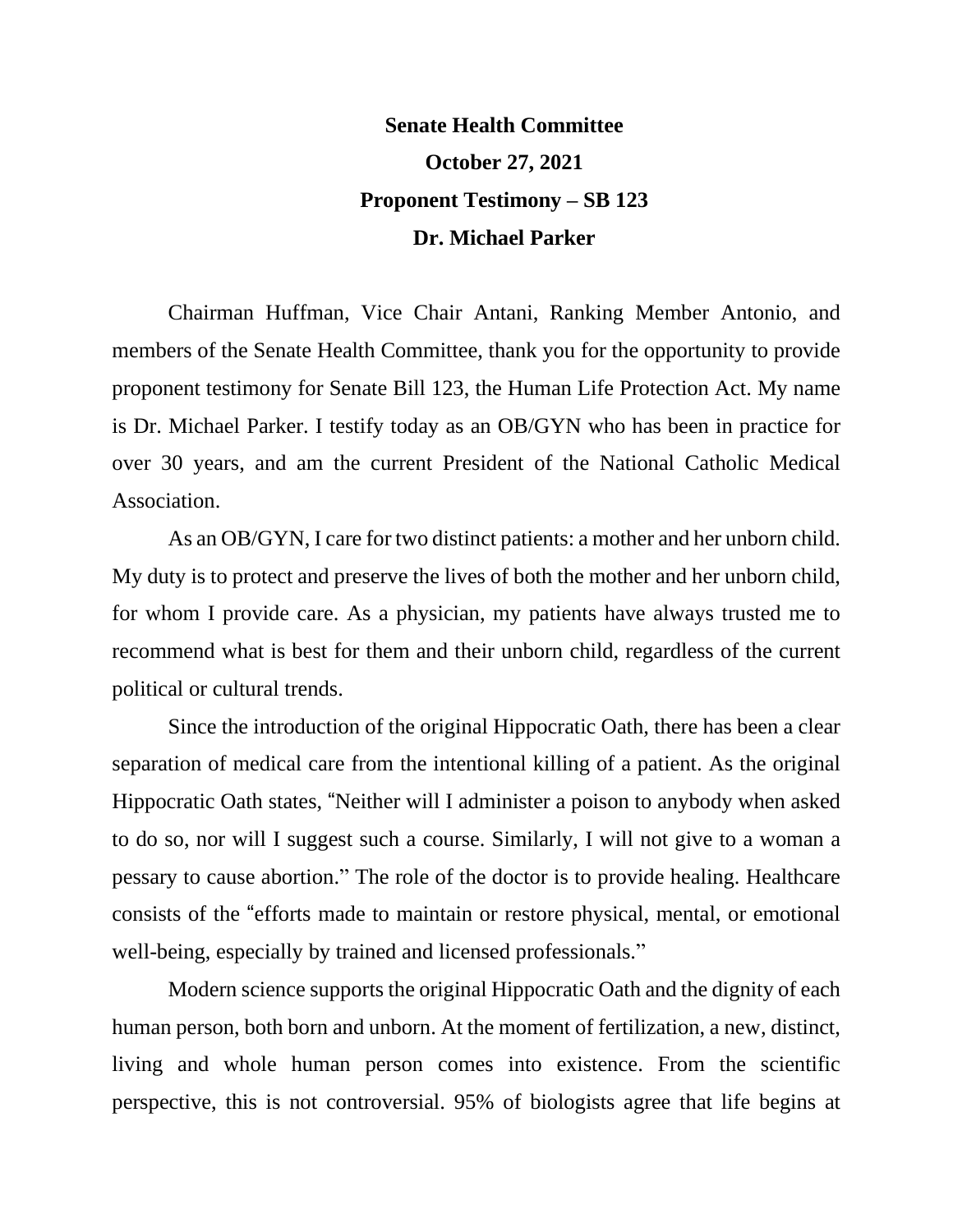fertilization.<sup>1</sup> The newly conceived child lives up to  $5-7$  days, growing and differentiating until it makes the biological connection with his or her mother. As the unborn human implants in the uterine wall, this process continues and ultimately culminates with a child being born into the world approximately 9 months later.

This equal responsibility to ensure the health of both patients during pregnancy and beyond is not foreign to the medical field. Within the field of Obstetrics and Gynecology, there exists the subspecialty of Maternal and Fetal Medicine. The mission statement of the Society of Maternal-Fetal Medicine recognizes these two distinct patients as it "advocates to optimize the health of highrisk women and their babies." <sup>2</sup> Today, surgeries are even performed on unborn children to treat conditions such as spina bifida. This genetically distinct and inherently valuable human person is worthy of the same dignity and respect as all other human persons. Therefore, we see that abortion violates the basic tenets of medical ethics, to do no harm, because it ends the life of an unborn child.

However, today, certain segments of society and medical organizations have adopted views that are contrary to both traditional medical ethics and science. Even the American College of Obstetricians and Gynecologists (ACOG) has changed its stance on when life begins several times. These changes reflect not a dedication to the Hippocratic Oath but rather an obsession with political posturing that surrenders the very lives of our patients to societal whims.

Abortion proponents would like us to believe that abortion is essential to women's healthcare. If this were the case, doctors would have a moral and ethical obligation to perform abortions. However, only 10% of OB/GYNs perform abortions. 90% of OB/GYNs **do not** perform abortions<sup>3</sup>. Additionally, more than 95% of abortions are

<sup>1</sup>[https://papers.ssrn.com/sol3/papers.cfm?abstract\\_id=3211703](https://papers.ssrn.com/sol3/papers.cfm?abstract_id=3211703)

<sup>2</sup> <https://www.smfm.org/what-is-the-society/mission-and-vision>

<sup>3</sup> <https://www.sciencedirect.com/science/article/pii/S0010782417305218>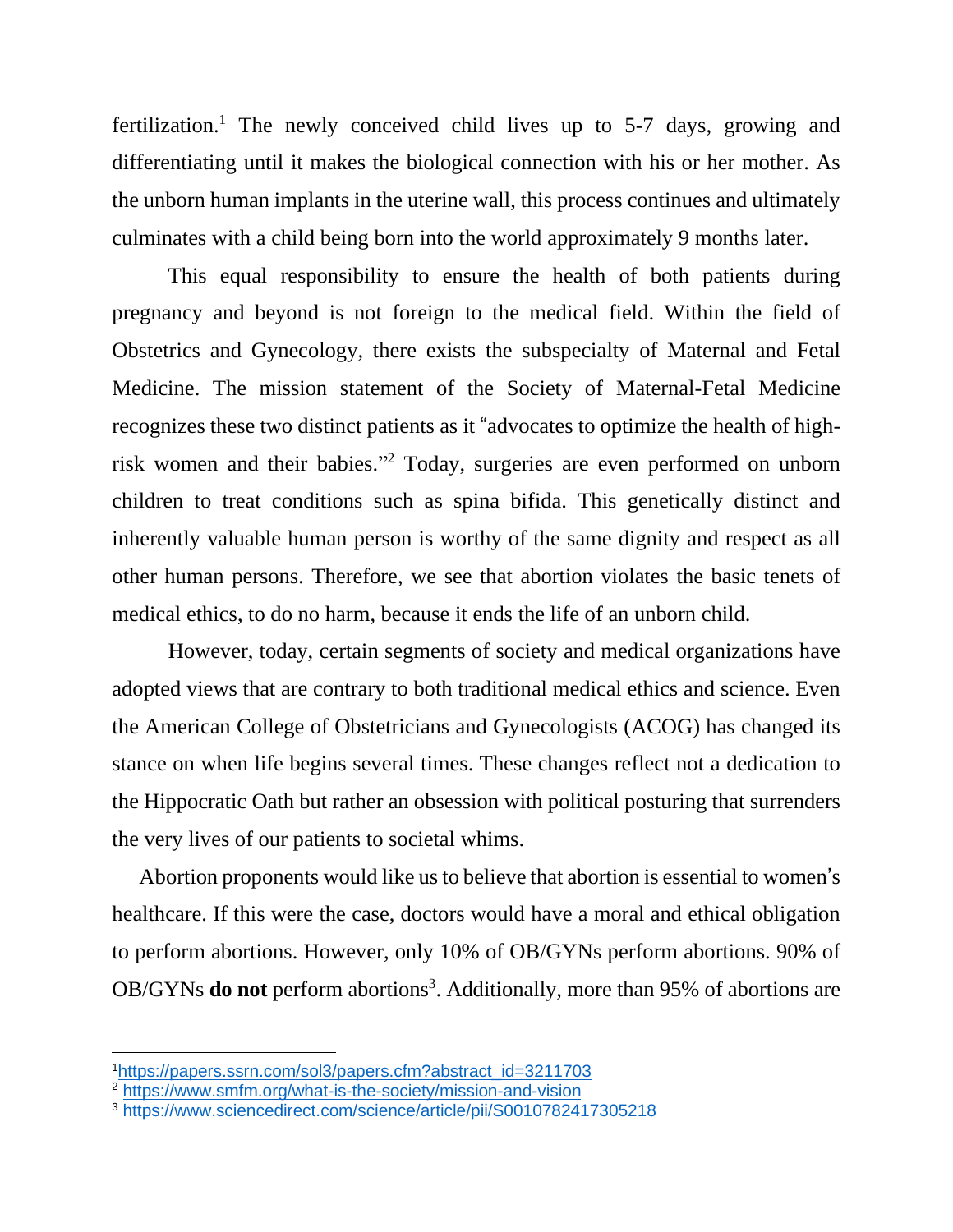elective procedures that are performed for economic or social concerns, not to protect women's health or lives<sup>4</sup>.

Elective abortion treats no disease state and carries significant potential harm for women. Numerous studies have shown that elective abortions increase the risk of preterm delivery<sup>5</sup> in future pregnancies, increase a woman's risk of mental health disorders and suicide<sup>6</sup>, and increase her risk of breast cancer<sup>7</sup> if she has not yet had a full-term pregnancy. In addition, the chances of a woman dying from abortionrelated complications are higher if the abortion is done in the second trimester and beyond<sup>8</sup>. Finally, abortion contributes to maternal mortality through hemorrhage and maternal severe infection or sepsis.

In women with significant medical problems, pregnancy may complicate or worsen a disease or condition, such as diabetes, hypertension, and heart disease. However, abortion is not a therapeutic cure for any of these diseases. The underlying condition will still remain. As medical professionals, we should use our training and expertise to sustain and support these women through challenging diagnoses and provide therapeutic medical care. Instead of abortion, physicians can provide medical care until the child can be induced or delivered. For those disease states that require medically necessary early delivery or a hysterectomy, the physician is not performing an abortion, because he orshe is not intentionally killing an unborn child. The death of the child is an unintended and indirect consequence of treating another disease state. This is permitted with SB 123.

[1.9.20.pdf](https://aaplog.org/wp-content/uploads/2020/01/FINAL-CO-8-Abortion-Breast-Cancer-1.9.20.pdf)

<sup>&</sup>lt;sup>4</sup> https://abort73.com/abortion\_facts/us\_abortion\_statistics/

<sup>5</sup> [https://aaplog.org/wp-content/uploads/2019/12/FINAL-PRACTICE-BULLETIN-5-Abortion-](https://aaplog.org/wp-content/uploads/2019/12/FINAL-PRACTICE-BULLETIN-5-Abortion-Preterm-Birth.pdf)[Preterm-Birth.pdf](https://aaplog.org/wp-content/uploads/2019/12/FINAL-PRACTICE-BULLETIN-5-Abortion-Preterm-Birth.pdf)

<sup>6</sup> <https://aaplog.org/wp-content/uploads/2019/12/FINAL-Abortion-Mental-Health-PB7.pdf> <sup>7</sup> [https://aaplog.org/wp-content/uploads/2020/01/FINAL-CO-8-Abortion-Breast-Cancer-](https://aaplog.org/wp-content/uploads/2020/01/FINAL-CO-8-Abortion-Breast-Cancer-1.9.20.pdf)

<sup>8</sup> [https://aaplog.org/wp-content/uploads/2020/01/FINAL-CO-6-Induced-Abortion-Increased-](https://aaplog.org/wp-content/uploads/2020/01/FINAL-CO-6-Induced-Abortion-Increased-Risks-of-Maternal-Mortality.pdf)[Risks-of-Maternal-Mortality.pdf](https://aaplog.org/wp-content/uploads/2020/01/FINAL-CO-6-Induced-Abortion-Increased-Risks-of-Maternal-Mortality.pdf)